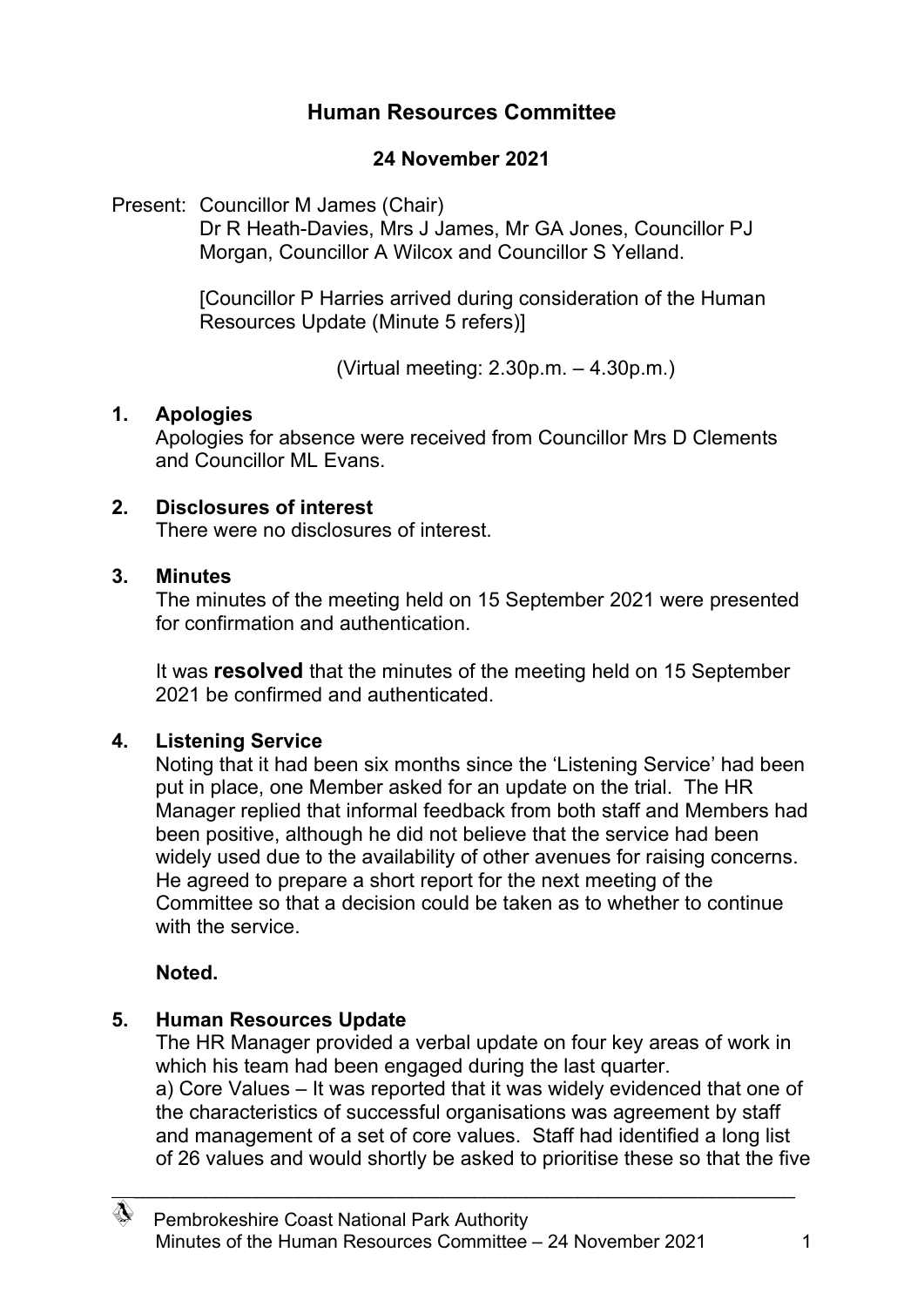or six values with the highest collective score could be developed and embedded into the life of the organisation.

b) Resilience and Stress Management Training – The Committee was reminded that a coaching programme to help staff manage stress and build resilience had been piloted, and the HR Manager was pleased to report that there was evidence that this had helped those who had participated to better cope with pressure and stress. Work had been undertaken to develop the programme for use by the Development Management Team and if that proved successful it would be rolled out to teams across the Authority.

c) Health and Safety and Wellbeing – Work had been ongoing to digitise accident and incident reporting data and it was hoped to introduce an App in January which staff could access through any mobile device to report accidents and incidents going forward.

d) Key Metrics - Finally the HR Manager presented a dashboard of key metrics to the Committee for comment. Metrics included detailed headcount, joiners and leavers, age, length of service, attainment in Welsh language skills and absence rates. A context would be provided for future meetings highlighting trends, and actions being undertaken to address any that were of concern.

Members thanked the officer for a comprehensive update and were impressed by the two page dashboard of metrics, however they asked if this could be circulated to them by email as some of the detail was difficult to read on the screen. It was suggested that for some of the measures it would be helpful to have the general statistics for Pembrokeshire to identify whether the Authority was representative of the county as a whole. They also commended the work on values, which they acknowledged as important, but noted that these were often difficult to agree and embed.

### **Noted.**

# **6. Exclusion of the Public**

It was **resolved** that the public be excluded from the meeting as exempt information, as defined in Paragraphs 15 and 18a of Part 4 of Schedule 12A to the Local Government Act 1972, would be disclosed.

*(Councillor M James presented his apologies at this juncture, as he had to leave the meeting. Mrs J James, the Deputy Chair, presided for the rest of the meeting. Dr R Heath-Davies also tendered her apologies and left the meeting during the debate on the following item.)*

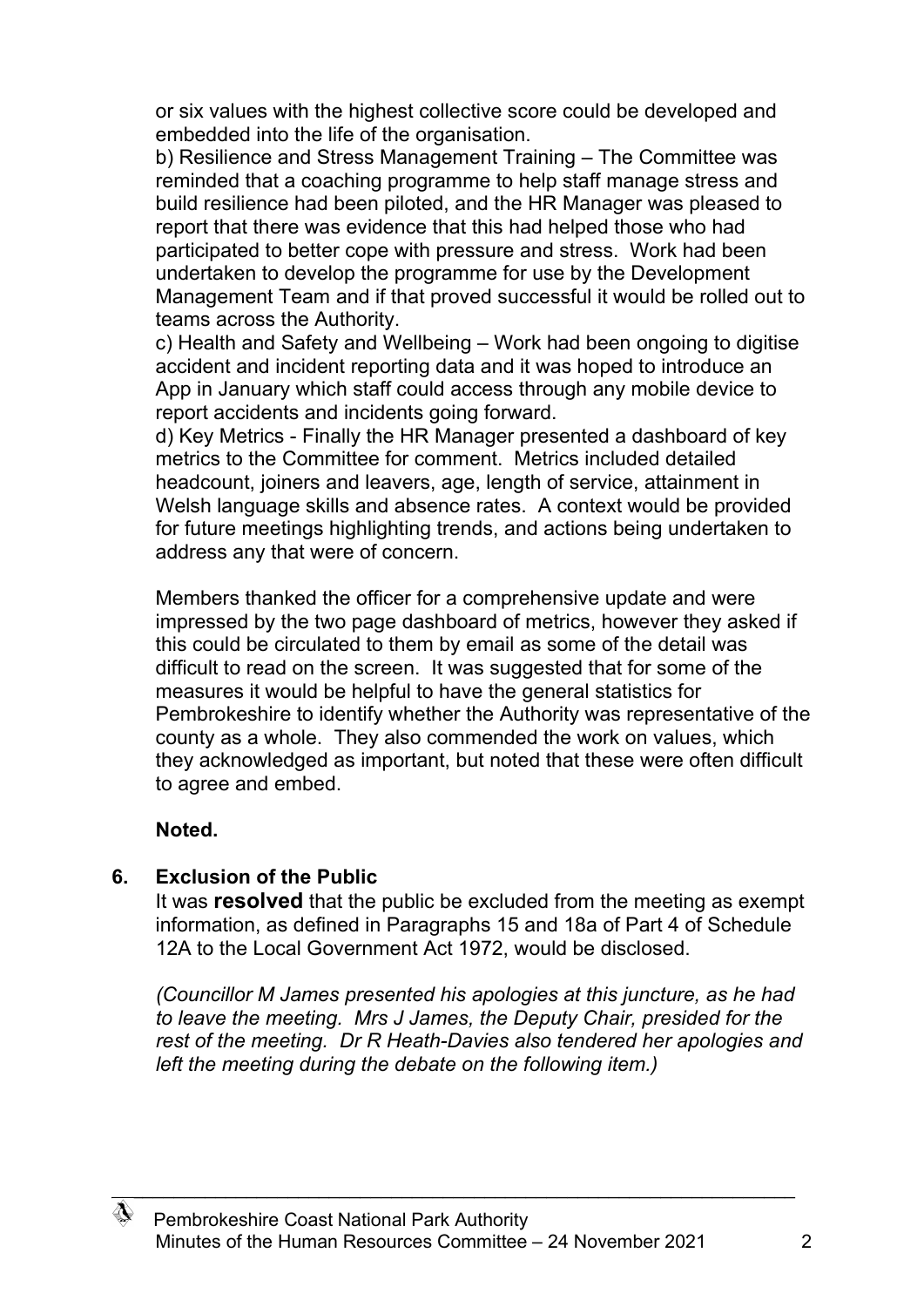# **7. Organisational restructure**

Members were reminded that, at the last meeting of the Committee, an update had been requested on the pay and grading review which would follow on from the planned review of the Authority's structure.

However, before the paper on the grading review project was presented, officers thought it would be beneficial to provide Members with an overview in the first instance of the general process that would be applied in restructuring the organisation, summarising the key milestones to be followed in implementing the new structure.

Members thanked the Chief Executive and HR Manager for the report and presentation, and supported the direction of travel. However, they wished to be kept regularly informed of progress made and stressed the need to ensure there was a robust communication and support package surrounding the process.

The Chief Executive reported that a consultation process would begin with staff and the Trade Unions in the New Year and he would bring a report back to Members following that process.

### **Noted.**

### **8. Grading review project**

It was reported that the last grading review across the Authority had been undertaken many years ago. As an organisational restructure was now being embarked upon, it had been determined that the time was right to undertake a grading review in tandem with that process.

The report before Members that day detailed the current process being used with regard to pay grading and set out the reasoning behind moving to a different model to ensure that the revised pay structure would be fit for purpose and was future proofed.

Members supported the proposed framework as set out in the report, but emphasised the need to keep all staff informed of timescales and key milestones throughout the process.

# **Noted.**

### **9. Prioritisation process**

The Chief Executive provided Members with a verbal update on progress made to date on the prioritisation process.

# **Noted.**



\_\_\_\_\_\_\_\_\_\_\_\_\_\_\_\_\_\_\_\_\_\_\_\_\_\_\_\_\_\_\_\_\_\_\_\_\_\_\_\_\_\_\_\_\_\_\_\_\_\_\_\_\_\_\_\_\_\_\_\_\_\_\_\_\_\_